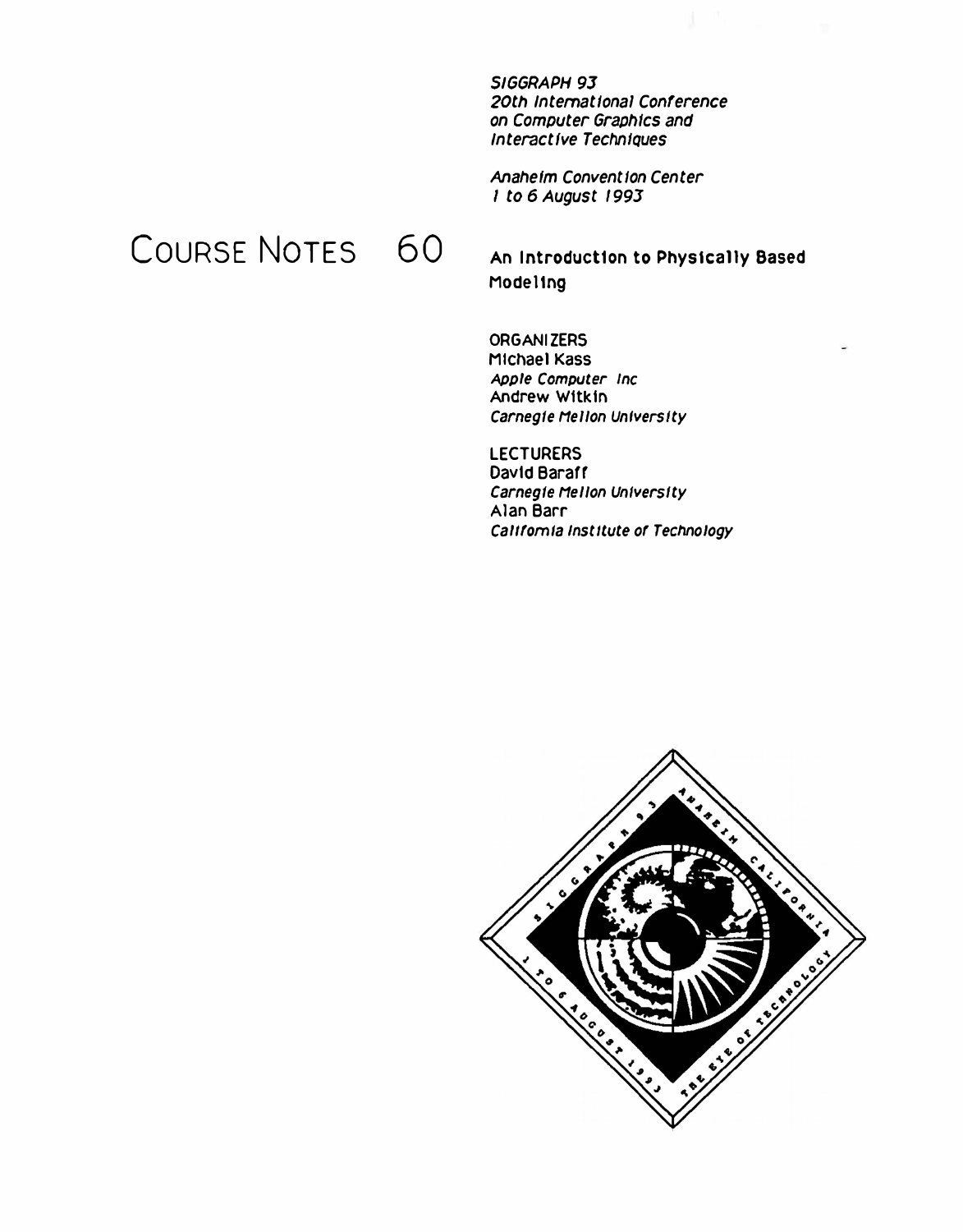#### **An Introduction to Physically Based Modeling**

Co-Chairs

**Andrew Witkin** Carnegie Mellon University

> Michael Kass Apple Computer

During the past few years, physically based modeling has emerged as an important new approach to computer animation and computer graphics modeling Although physically based modeling is inherently a mathematical subject, the math mvolved needn't be any more difficult nor esotenc than the math that underlies many other areas of computer graphics To date, however, most discussions of the subject have presupposed a specialized mathematical background that many members of the computer graphics commumty lack

This course addresses the need to make the principles and methods of physically based modeling accessible to a broader computer graphics audiencethose who are familiar with mainstream computer graphics and understand basic computer graphics math, such as vector/matrix manipulations, but whose first year calculus course is a dim recollection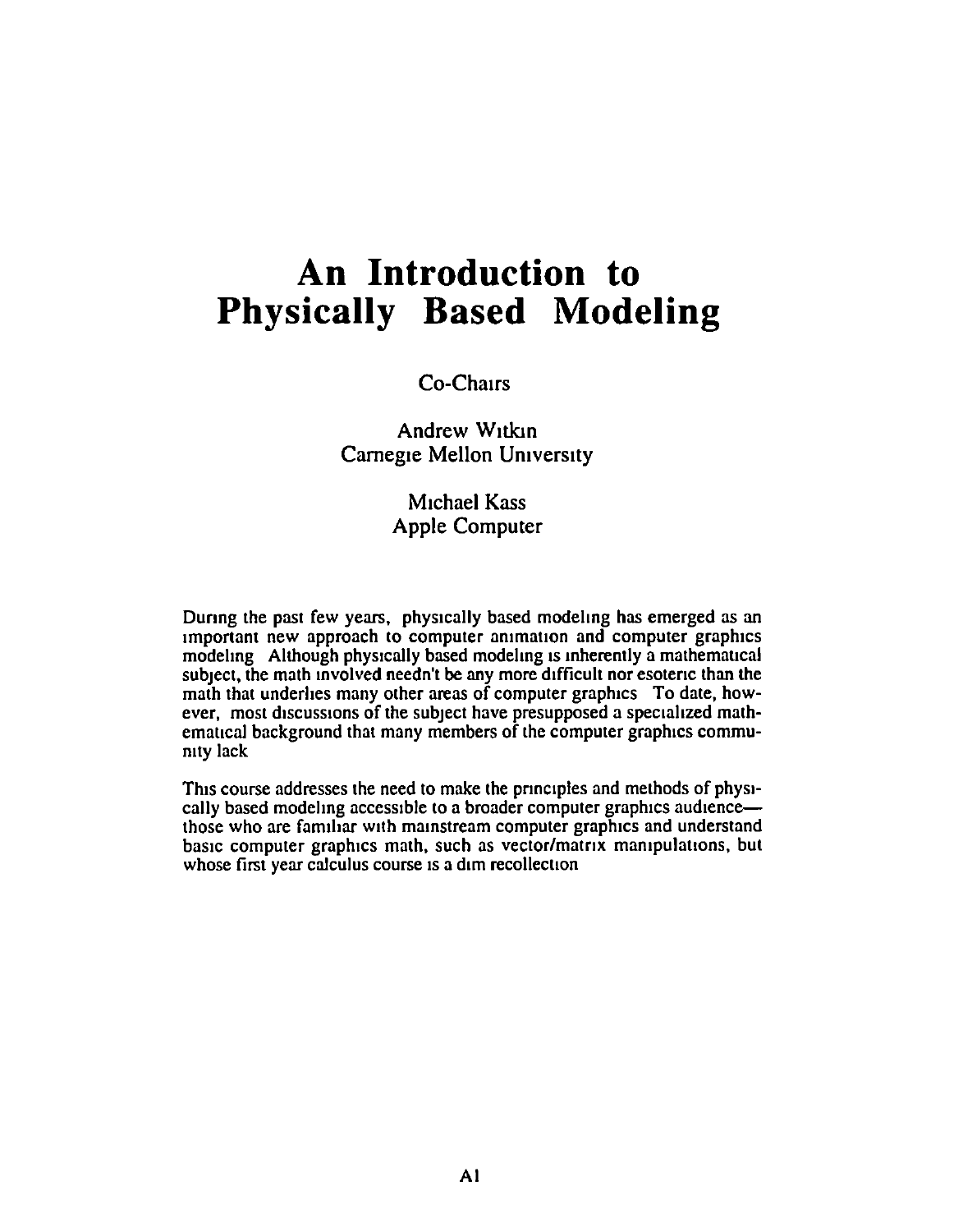# **Course Schedule**

| 8 45 am           | Introduction                          |               |
|-------------------|---------------------------------------|---------------|
| 9 00 am           | <b>Differential Equation Basics</b>   | Witkin        |
| 9 30 am           | Particle Dynamics                     | Witkin        |
| 10 15 am          | <b>Break</b>                          |               |
| $1030$ am         | <b>Energy Functions and Stiffness</b> | <b>Kass</b>   |
| $1115$ am         | <b>Continuum Dynamics</b>             | <b>Kass</b>   |
| $1200$ pm         | Lunch                                 |               |
| $130 \text{ pm}$  | <b>Constrained Dynamics</b>           | Witkin        |
| $230 \text{ pm}$  | <b>Einstein Summation Notation</b>    | Barr          |
| 3 15 pm           | <b>Break</b>                          |               |
| $3.30 \text{ pm}$ | <b>Rigid Body Simulation</b>          | <b>Baraff</b> |
| 4 45 pm           | End                                   |               |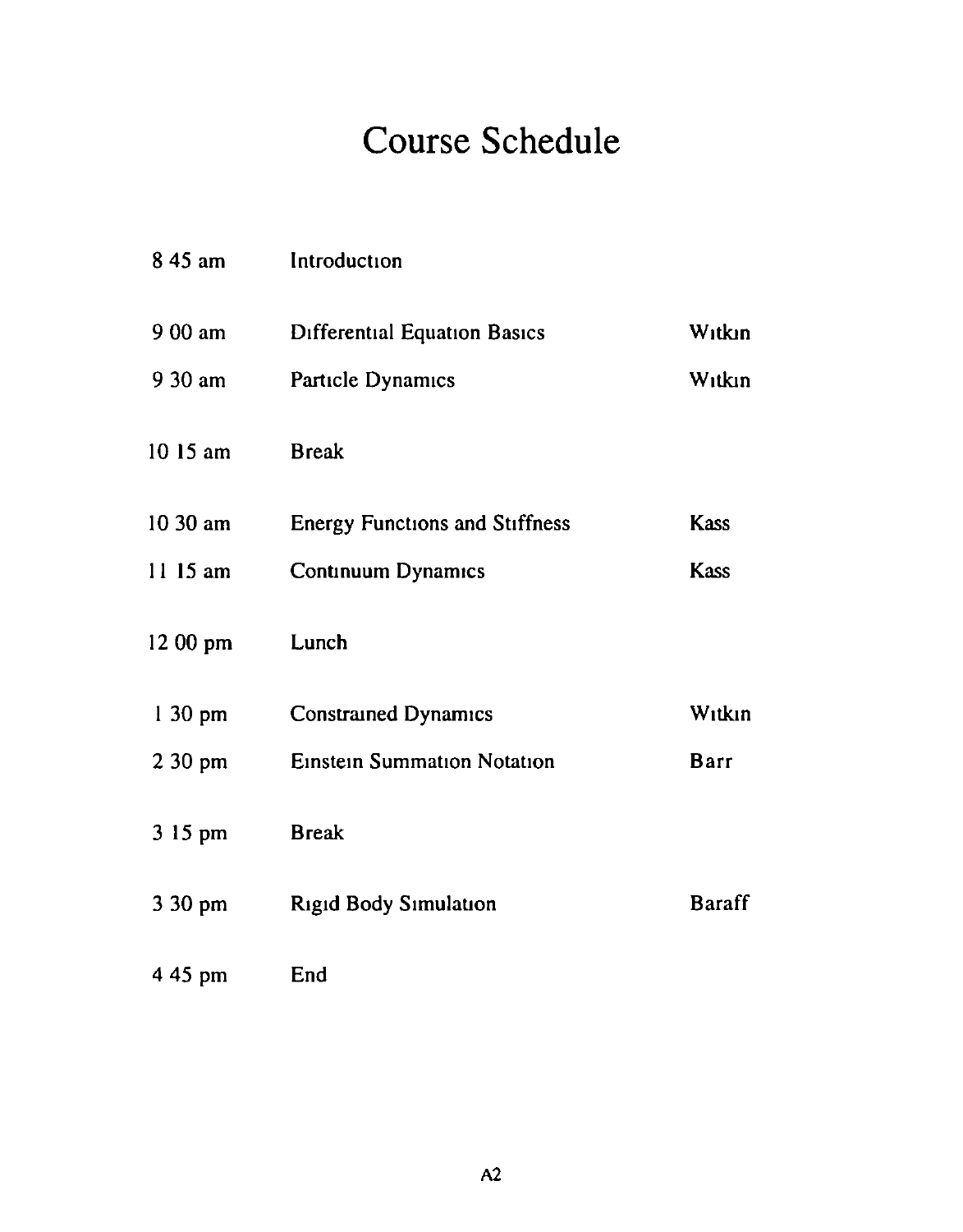### Course Speakers

Andrew Witkin is a Professor of Computer Science and Robotics at Carnegie Mellon University He received his B A from Columbia College, and his Ph D from  $\overline{M}$  I T Prior to joining the faculty at Carnegie Mellon, he headed the perception and graphics group at Schlumberger Palo Alto Research His research interests include computer animation, computer vision and simulation He has taught three previous Siggraph courses on physically based modeling

Michael Kass is a Principal Research Scientist with the Advanced Technology Group of Apple Computer He received a B A in Artificial Intelligence from Princeton University, an M S in Computer Science from M I T, and a Ph  $D<sup>th</sup>$  in Electrical Engineering from Stanford University Before joining Apple Computer in 1988, he worked at Schlumberger Palo Alto Research in the field of computer graphics and computer vision His research focus is on the use of physical simulation for computer graphics

David Baraff is an Assistant Professor in Carnegie Mellon University's Robotics Institute, and School of Computer Science He received his Ph D from Cornell University in 1992, where he was a graduate student in Cornell's Program of Computer Graphics and Department of Computer Science He received his Bs E from the University of Pennsylvama in 1987 At Cornell, he was named an AT&T Bell Laboratories Ph D Fellow His research work focuses on physical simulations with constraints He has taught lecture courses on dynamic simulation at previous Siggraph conferences

Alan Barr is a Professor of Computer Science and faculty member in the Computation and Neural Systems department at the California Institute of Tehenology He received his PhD m Mathematics from Rensselaer Polytechmc Institute m 1983, JOmmg the Caltech faculty shortly thereafter In 1988, he received the Siggraph Achievement award for his work in computer graphics modeling, particularly for physically based and teleological modeling